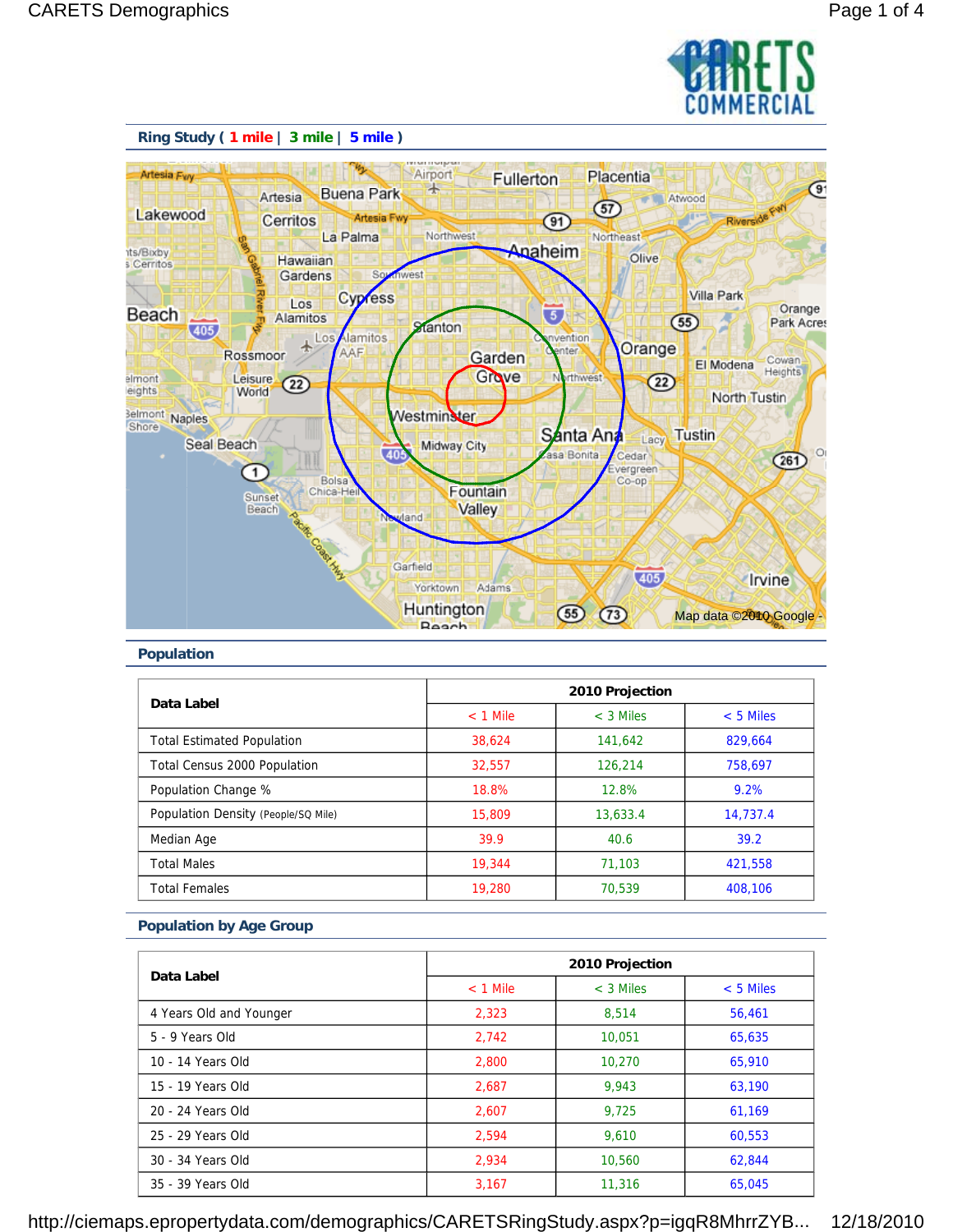# CARETS Demographics **Page 2 of 4**

| 40 - 44 Years Old      | 3,211 | 11,524 | 65,240 |
|------------------------|-------|--------|--------|
| 45 - 49 Years Old      | 2,896 | 10.595 | 58,695 |
| 50 - 54 Years Old      | 2,467 | 9,040  | 48,851 |
| 55 - 59 Years Old      | 2.139 | 7.879  | 41,659 |
| 60 - 64 Years Old      | 1,633 | 5.969  | 30,771 |
| 65 - 69 Years Old      | 1,321 | 4.794  | 24,338 |
| 70 - 74 Years Old      | 1,050 | 3,879  | 19,236 |
| 75 - 79 Years Old      | 828   | 3,131  | 15,411 |
| 80 - 84 Years Old      | 579   | 2.262  | 11.281 |
| 85 Years Old and Older | 646   | 2,580  | 13,375 |

### **Population by Ethnicity**

| Data Label         | 2010 Projection |             |             |
|--------------------|-----------------|-------------|-------------|
|                    | $<$ 1 Mile      | $<$ 3 Miles | $< 5$ Miles |
| White              | 16,730          | 69,565      | 589,456     |
| <b>Black</b>       | 378             | 1,656       | 15,793      |
| Native American    | 128             | 727         | 6,690       |
| Asian              | 20.585          | 66.760      | 202,120     |
| Pacific Islander   | 259             | 723         | 3,581       |
| 2 or More Races    | 544             | 2,211       | 12,024      |
| Hispanic           | 10,298          | 40.014      | 385,301     |
| White Non-Hispanic | 6,464           | 29,483      | 205,725     |

### **Housing**

| Data Label                        | 2010 Projection |             |             |
|-----------------------------------|-----------------|-------------|-------------|
|                                   | $<$ 1 Mile      | $<$ 3 Miles | $< 5$ Miles |
| <b>Total Estimated Households</b> | 10.833          | 38.783      | 228,184     |
| Total Census 2000 Households      | 9.014           | 34,210      | 206.196     |
| Average Household Size            | 3.6             | 3.7         | 3.6         |
| <b>Total Housing Units</b>        | 10,018          | 36.757      | 220.824     |
| Owner                             | 4,538           | 20.652      | 116.981     |
| Renter                            | 5,342           | 15.417      | 99,212      |
| Vacant Housing Units              | 140             | 688         | 4.626       |

#### **Income**

|                     |            | 2010 Projection |             |  |
|---------------------|------------|-----------------|-------------|--|
| Data Label          | $<$ 1 Mile | $<$ 3 Miles     | $< 5$ Miles |  |
| Under \$10,000      | 934        | 2,835           | 14,177      |  |
| \$10,000 - \$14,999 | 677        | 1,977           | 12,044      |  |
| \$15,000 - \$19,999 | 664        | 2,111           | 12,380      |  |
| $$20,000 - $24,999$ | 693        | 2,464           | 13,791      |  |
| \$25,000 - \$29,999 | 581        | 2,114           | 13,641      |  |
| \$30,000 - \$34,999 | 864        | 2,559           | 14,945      |  |
| \$35,000 - \$39,999 | 733        | 2,318           | 14,189      |  |
| $$40.000 - $44.999$ | 748        | 2,468           | 13,509      |  |
| \$45,000 - \$49,999 | 613        | 2,097           | 11,530      |  |
| \$50,000 - \$59,999 | 1,135      | 3.891           | 22,509      |  |

http://ciemaps.epropertydata.com/demographics/CARETSRingStudy.aspx?p=igqR8MhrrZYB... 12/18/2010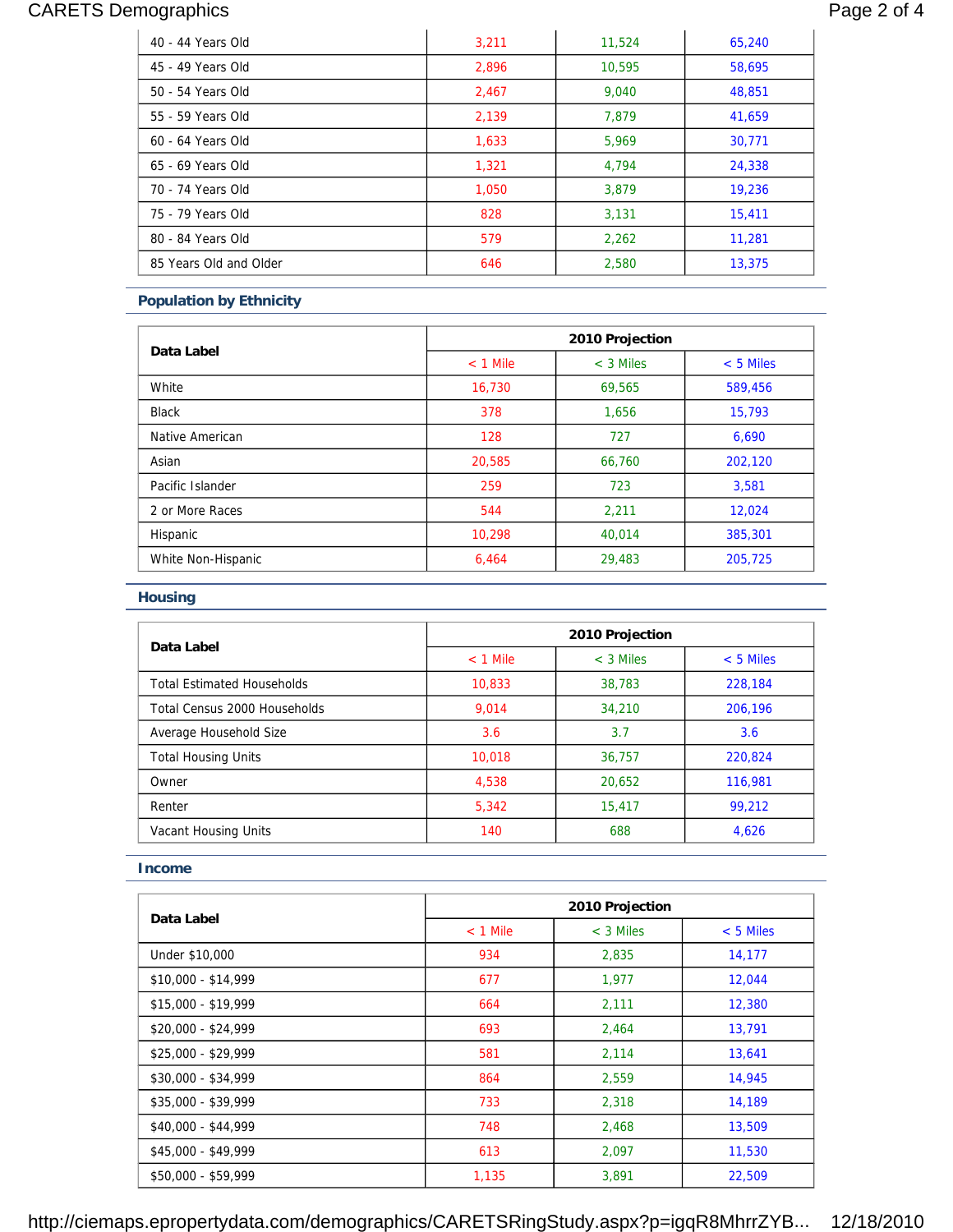# CARETS Demographics **Page 3 of 4**

| $$60,000 - $74,999$         | 1.082         | 4.539           | 27.837           |
|-----------------------------|---------------|-----------------|------------------|
| \$75,000 - \$99,999         | 1.153         | 4.819           | 27.620           |
| \$100,000 - \$124,999       | 410           | 1.985           | 14,023           |
| \$125,000 - \$149,999       | 154           | 958             | 6.064            |
| \$150,000 - \$199,999       | 130           | 682             | 4.254            |
| Over \$200,000              | 120           | 470             | 2.796            |
| Median Household Income     | \$42,933      | \$48,117        | \$50,581         |
| Aggregate Household Income  | \$541,935,779 | \$2,162,952,756 | \$13,015,070,516 |
| Average Household Income    | \$50,854      | \$57,081        | \$58,777         |
| Per Capita Household Income | \$14,459      | \$15,689        | \$16,900         |

### **Household Expenditures**

| Data Label                         | 2010 Projection |                 |                  |  |
|------------------------------------|-----------------|-----------------|------------------|--|
|                                    | $<$ 1 Mile      | $<$ 3 Miles     | $< 5$ Miles      |  |
| <b>Total Annual Household</b>      | \$448,373,189   | \$1,720,536,931 | \$10,276,515,147 |  |
| Average Annual Household           | \$41,679        | \$44,971        | \$45,662         |  |
| Data Label                         |                 | 2010 Projection |                  |  |
| Food                               | \$5,427         | \$5,756         | \$5,826          |  |
| Cereals & Bakery Products          | \$408           | \$421           | \$423            |  |
| Cereals & Cereal Products          | \$145           | \$152           | \$153            |  |
| <b>Bakery Products</b>             | \$292           | \$303           | \$305            |  |
| Meats, Poultry, Fish & Eggs        | \$867           | \$906           | \$914            |  |
| Dairy Products                     | \$345           | \$363           | \$366            |  |
| Miscellaneous Foods                | \$544           | \$571           | \$578            |  |
| Data Label                         |                 | 2010 Projection |                  |  |
| Housing                            | \$13,675        | \$14,600        | \$14,797         |  |
| <b>Owned Dwellings</b>             | \$5,188         | \$5,766         | \$5,883          |  |
| Mortgage Interest & Charges        | \$2,646         | \$2,962         | \$3,026          |  |
| <b>Property Taxes</b>              | \$1,485         | \$1,638         | \$1,669          |  |
| <b>Rented Dwellings</b>            | \$2,422         | \$2,325         | \$2,308          |  |
| Data Label                         |                 | 2010 Projection |                  |  |
| Utilities, Fuels & Public Services | \$3,133         | \$3,276         | \$3,307          |  |
| Natural Gas                        | \$468           | \$487           | \$492            |  |
| Electricity                        | \$1,143         | \$1,187         | \$1,197          |  |
| Fuel Oil or Other Fuels            | \$121           | \$124           | \$125            |  |
| <b>Telephone Services</b>          | \$1,035         | \$1,084         | \$1,095          |  |
| Water & Other Public Services      | \$338           | \$352           | \$355            |  |
| Data Label                         |                 | 2010 Projection |                  |  |
| <b>Household Operations</b>        | \$675           | \$745           | \$761            |  |
| Personal Services                  | \$254           | \$280           | \$286            |  |
| Other Household Expenses           | \$460           | \$505           | \$516            |  |
| <b>Housekeeping Supplies</b>       | \$579           | \$609           | \$615            |  |
| Household Furnishings & Equipment  | \$1,426         | \$1,565         | \$1,594          |  |
| Furniture                          | \$374           | \$418           | \$427            |  |
| <b>Floor Coverings</b>             | \$37            | \$42            | \$43             |  |
| Major Appliances                   | \$211           | \$226           | \$229            |  |

http://ciemaps.epropertydata.com/demographics/CARETSRingStudy.aspx?p=igqR8MhrrZYB... 12/18/2010